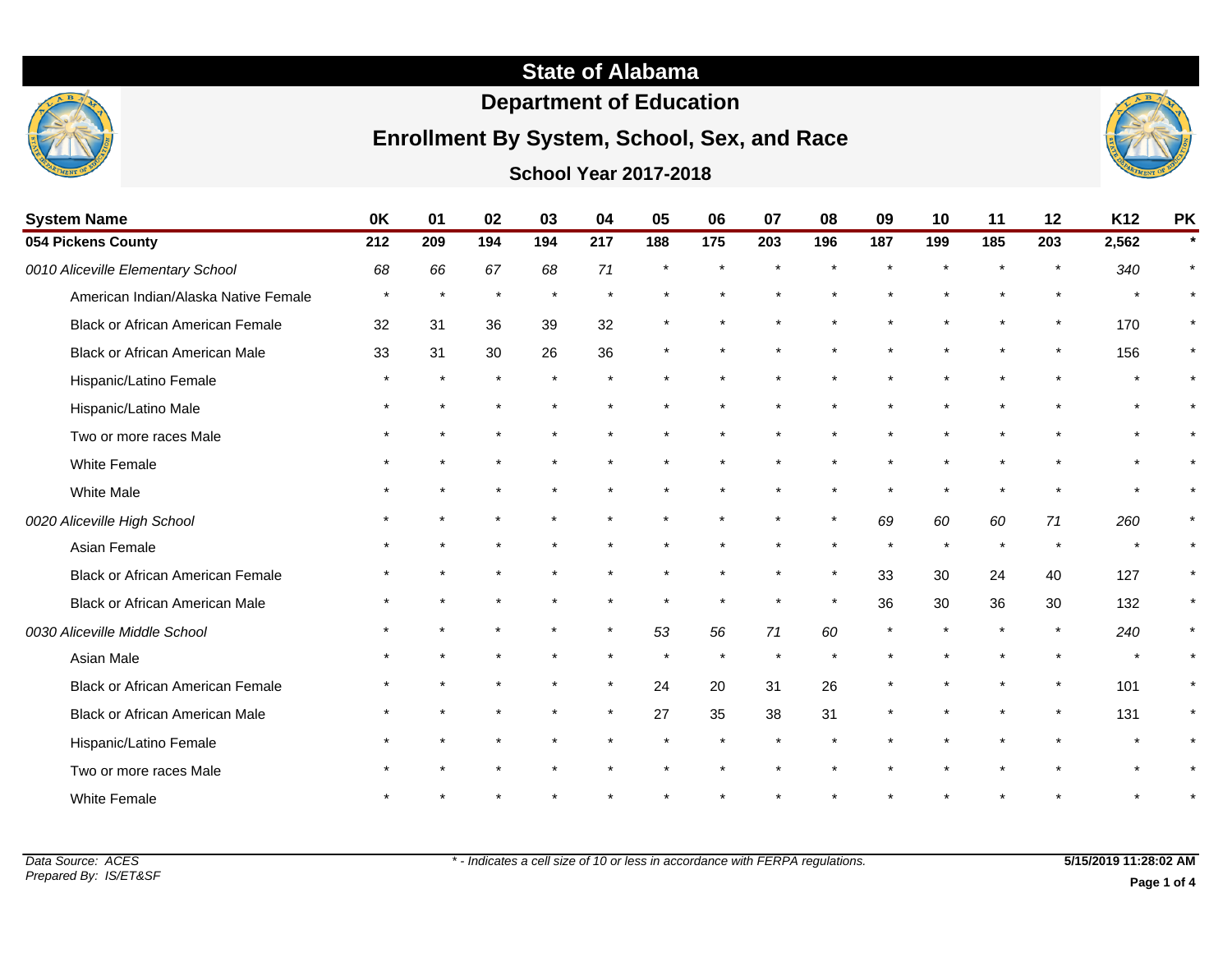## **State of Alabama**

# **Department of Education**

# **Enrollment By System, School, Sex, and Race**



**School Year 2017-2018**

| <b>System Name</b>                      | 0K      | 01      | 02      | 03  | 04      | 05      | 06      | 07      | 08  | 09  | 10  | 11      | 12      | K12   | <b>PK</b>    |
|-----------------------------------------|---------|---------|---------|-----|---------|---------|---------|---------|-----|-----|-----|---------|---------|-------|--------------|
| 054 Pickens County                      | 212     | 209     | 194     | 194 | 217     | 188     | 175     | 203     | 196 | 187 | 199 | 185     | 203     | 2,562 |              |
| 0030 Aliceville Middle School           |         |         |         |     |         | 53      | 56      | 71      | 60  |     |     |         |         | 240   |              |
| <b>White Male</b>                       | $\star$ | $\star$ | $\star$ |     |         | $\star$ | $\star$ |         |     |     |     |         | $\star$ |       |              |
| 0060 Gordo Elementary School            | 87      | 99      | 78      | 93  | 100     | 98      | 83      |         |     |     |     |         |         | 638   |              |
| American Indian/Alaska Native Female    |         |         | $\star$ |     |         |         |         |         |     |     |     |         |         |       |              |
| American Indian/Alaska Native Male      |         |         |         |     |         |         |         |         |     |     |     |         |         |       |              |
| Asian Male                              |         |         | $\star$ |     |         |         |         |         |     |     |     |         |         |       |              |
| <b>Black or African American Female</b> |         | 11      | $\star$ | 17  | $\star$ | 12      | $\star$ |         |     |     |     |         |         | 73    | $\pmb{\ast}$ |
| <b>Black or African American Male</b>   | 18      | 14      | $\star$ |     | 16      | 16      | 15      |         |     |     |     |         | $\star$ | 90    |              |
| Hispanic/Latino Female                  |         |         |         |     |         |         |         |         |     |     |     |         |         | 19    | $\star$      |
| Hispanic/Latino Male                    |         |         |         |     |         |         |         |         |     |     |     |         | $\star$ | 28    | $\star$      |
| Two or more races Female                |         |         |         |     |         |         |         |         |     |     |     |         |         |       |              |
| Two or more races Male                  |         |         | $\star$ |     |         |         |         |         |     |     |     |         |         |       |              |
| White Female                            | 22      | 27      | 22      | 31  | 32      | 29      | 26      |         |     |     |     |         |         | 189   |              |
| <b>White Male</b>                       | 27      | 34      | 29      | 35  | 35      | 30      | 31      | $\star$ |     |     |     | $\star$ | $\star$ | 221   | $\pmb{\ast}$ |
| 0070 Gordo High School                  |         |         |         |     |         |         | $\star$ | 104     | 98  | 87  | 94  | 88      | 90      | 561   |              |
| American Indian/Alaska Native Female    |         |         |         |     |         |         |         |         |     |     |     |         |         |       |              |
| American Indian/Alaska Native Male      |         |         |         |     |         |         |         |         |     |     |     |         |         |       |              |
| Asian Female                            |         |         |         |     |         |         |         |         |     |     |     |         |         |       |              |
| Asian Male                              |         |         |         |     |         |         |         |         |     |     |     |         |         |       |              |
| <b>Black or African American Female</b> |         |         |         |     |         |         |         | 11      | 13  |     |     | 18      | 12      | 69    |              |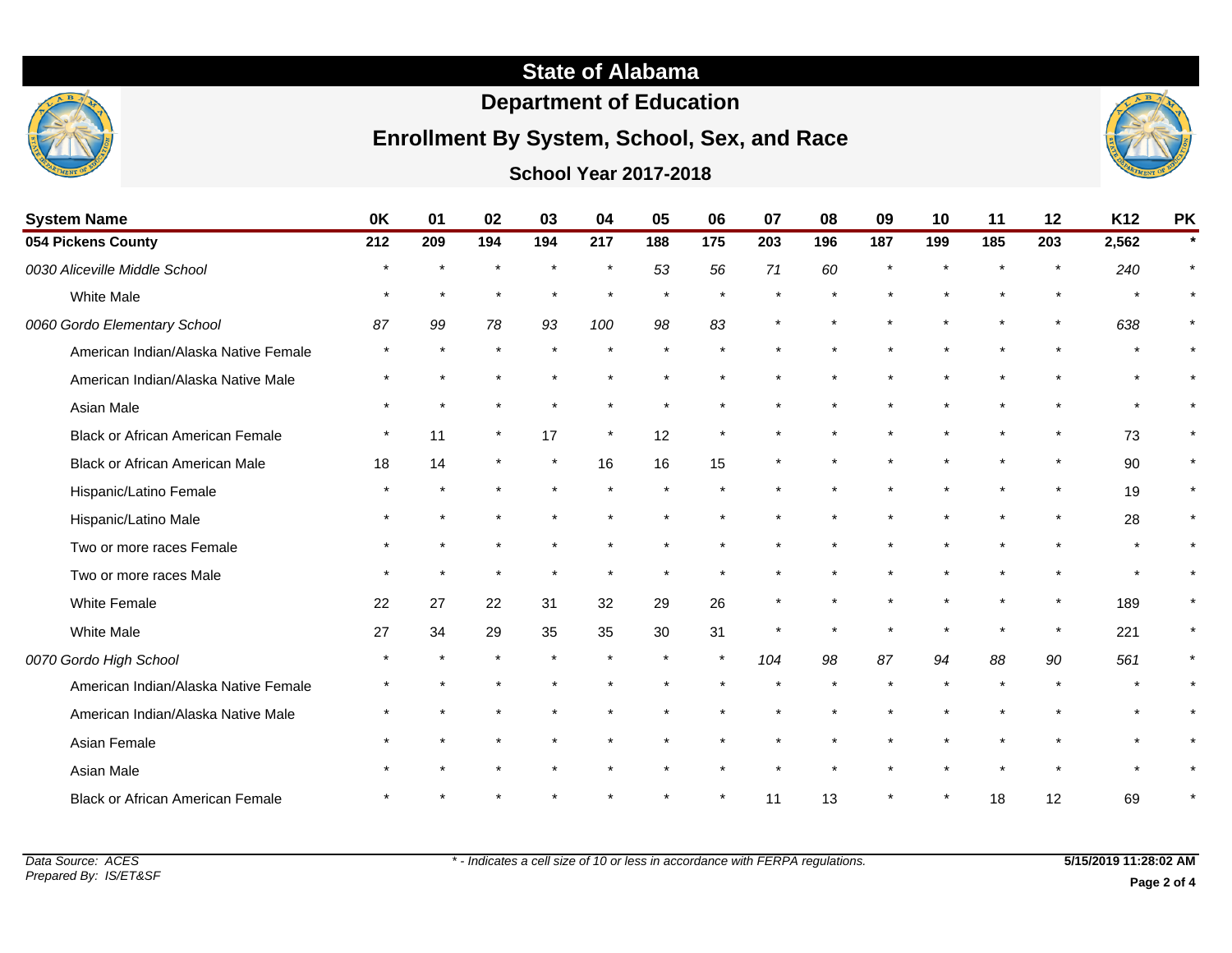# **State of Alabama**

# **Department of Education**

# **Enrollment By System, School, Sex, and Race**



#### **School Year 2017-2018**

| <b>System Name</b>                      | 0K      | 01  | 02            | 03      | 04  | 05      | 06           | 07      | 08  | 09      | 10  | 11      | 12      | K12   | <b>PK</b> |
|-----------------------------------------|---------|-----|---------------|---------|-----|---------|--------------|---------|-----|---------|-----|---------|---------|-------|-----------|
| 054 Pickens County                      | 212     | 209 | 194           | 194     | 217 | 188     | 175          | 203     | 196 | 187     | 199 | 185     | 203     | 2,562 |           |
| 0070 Gordo High School                  |         |     |               |         |     |         | $\star$      | 104     | 98  | 87      | 94  | 88      | 90      | 561   |           |
| <b>Black or African American Male</b>   |         |     |               |         |     |         | $\pmb{\ast}$ | 13      | 13  | 12      | 12  | $\star$ | 17      | 74    |           |
| Hispanic/Latino Female                  |         |     |               |         |     |         |              |         |     |         |     |         |         |       |           |
| Hispanic/Latino Male                    |         |     |               |         |     |         |              |         |     |         |     | $\star$ | $\star$ | 12    |           |
| Two or more races Male                  |         |     |               |         |     |         |              |         |     |         |     | $\star$ |         |       |           |
| <b>White Female</b>                     |         |     |               |         |     |         | $\star$      | 36      | 24  | 35      | 28  | 30      | 25      | 178   |           |
| <b>White Male</b>                       |         |     |               |         |     |         | $\star$      | 37      | 37  | 30      | 37  | 29      | 33      | 203   |           |
| 0080 Pickens County High School         |         |     |               |         |     |         | $\star$      | 28      | 38  | 31      | 45  | 37      | 42      | 221   |           |
| Asian Male                              |         |     |               |         |     |         |              |         |     |         |     | $\star$ |         |       |           |
| <b>Black or African American Female</b> |         |     |               |         |     |         | $\star$      | $\star$ | 11  | 15      | 16  | 15      | 18      | 81    |           |
| <b>Black or African American Male</b>   |         |     |               |         |     |         |              | $\star$ | 13  | $\star$ | 20  | 13      | 17      | 81    |           |
| Two or more races Female                |         |     |               |         |     |         |              |         |     |         |     | $\star$ |         |       |           |
| <b>White Female</b>                     |         |     |               |         |     |         |              |         |     |         |     |         |         | 25    |           |
| <b>White Male</b>                       | $\star$ |     | $\pmb{\star}$ | $\star$ |     | $\star$ | $\star$      |         |     |         |     | $\star$ | $\star$ | 32    |           |
| 0090 Reform Elementary School           | 57      | 44  | 49            | 33      | 46  | 37      | 36           |         |     |         |     | $\star$ | $\star$ | 302   | $\star$   |
| <b>Black or African American Female</b> | 17      | 16  | 13            | 13      | 20  | $\star$ | 11           |         |     |         |     |         |         | 100   |           |
| <b>Black or African American Male</b>   | 20      | 18  | 13            | 11      | 12  | 14      | 14           |         |     |         |     |         |         | 102   |           |
| Hispanic/Latino Female                  |         |     | $\star$       |         |     |         |              |         |     |         |     |         |         |       |           |
| Hispanic/Latino Male                    |         |     |               |         |     |         |              |         |     |         |     |         |         |       |           |
| Two or more races Female                |         |     |               |         |     |         |              |         |     |         |     |         |         |       |           |